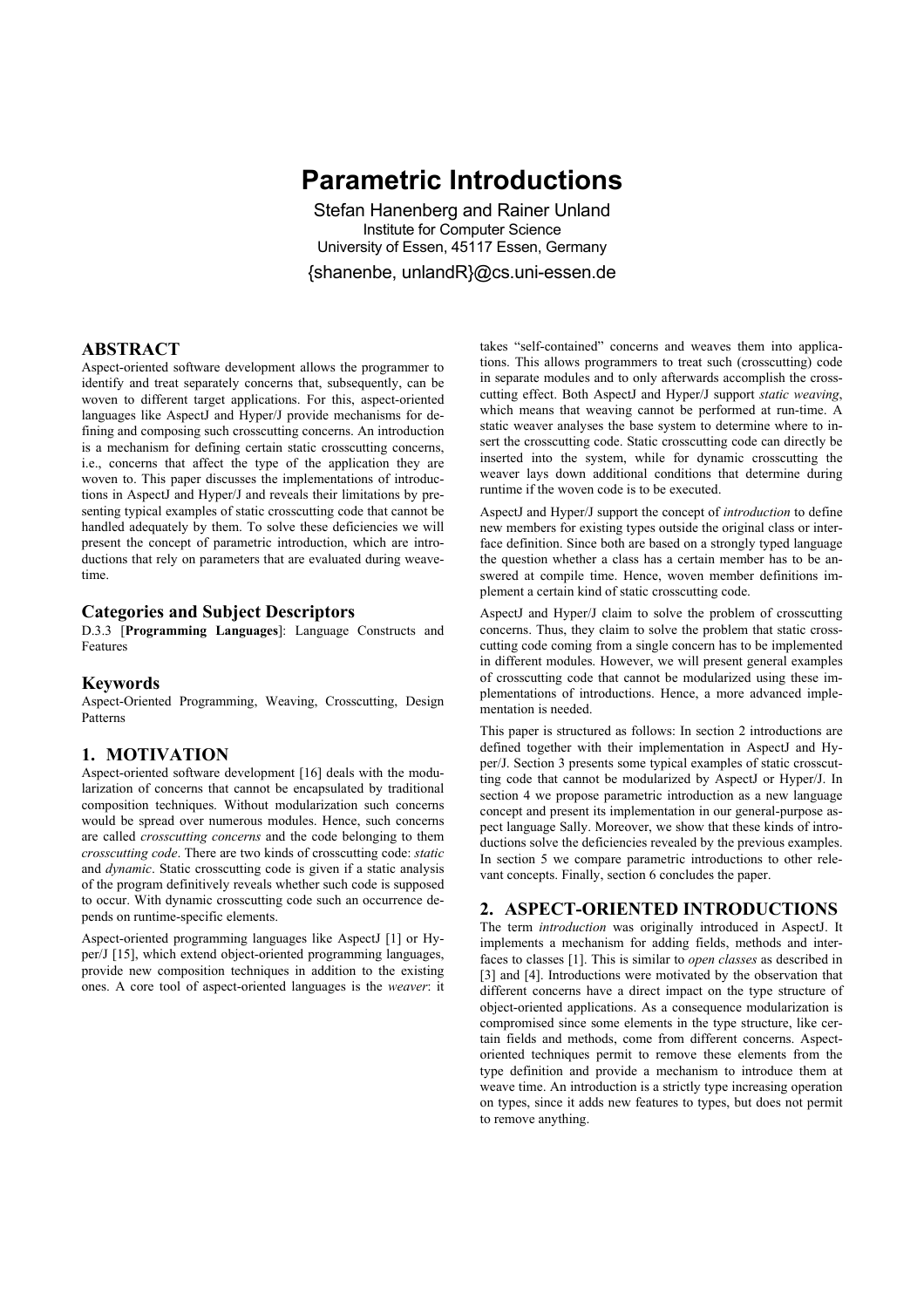

**Figure 1. Aspect-Oriented Introductions** 

Figure 1 illustrates an aspect-oriented introduction. A special introduction module defines new members that are to be introduced into a target class A. The weaver takes the introduction module and the target class and weaves them together. Thus, all elements of the introduction module become members of the target class A.

A key question of an introduction mechanism is how to handle the self-reference this in the introduction module. This handling has a direct impact on the type correctness of the code that is supposed to be introduced. If this is bound at *weave-time*, that means when the introduced members become part of a target class, it is hardly possible to determine the correctness of *abstract introduction*. Abstract introductions are introductions that can be reused in different contexts. That means the target classes are unknown when the introduction is defined<sup>1</sup>. If inside an abstract introduction this is bound at weave-time and the introduced code sends some messages to this it is not possible to determine if the (unknown) target type provides an appropriate method.

In some approaches this is at first not bound to any type, however, is bound during the weaving process. Other approaches bind this already before weave-time. The binding of this at weavetime permits a flexible combination of introductions since an introduced method may use further introduced members. In case this is already bound before weave time the corresponding type can be used for type checking of the introduced code.

## **2.1 Introductions in AspectJ**

j

In AspectJ introductions are declared in the class-like construct *aspect*. It syntactically consists of the member definition and the name of the target type. To add new interfaces to a target type, AspectJ provides the keywords declare parents.

```
class A { ... } 
interface NewInterface {...} 
aspect MemberIntroduction { 
   public String A.newString; 
   public void A.doSomething(){...} 
} 
aspect InterfaceIntroduction { 
   declare parents: A implements NewInterface; 
} 
aspect TypePatternIntroduction { 
   public void (A+).doSomething2() {...} 
}
```
**Figure 2. Introductions in AspectJ** 

Figure 2 contains an aspect MemberIntroduction that adds a field newString and a method doSomething to class A. The aspect InterfaceIntroduction adds the interface to class A. The target type can be specified using so-called type patterns that permit to apply an introduction to several types at the same time. For this AspectJ provides some operators for specifying sets of target types. For example, a type pattern (A+) lays down that every subclass of A is meant to be the target class for the introduction. The aspect TypePatternIntroduction specifies a new method doSomething2 for every subclass of A.

An often used idiom in AspectJ is the *container connection* (cf. [9]): the application of introductions to an interface that is later introduced to a class. In such a case AspectJ applies the introduction to all classes implementing the interface. Figure 3 illustrates such an introduction. An aspect IntroductionLoader introduces a new field newString to an interface Container. A different aspect introduces this interface to a target class. The result after weaving is that TargetClass contains the introduced field newString and the introduced interface Container.

The main purpose of container introductions is to apply a collection of introductions to several different target classes not know at introduction definition time. The container is then introduced to all target classes without the need to perform any destructive changes in the introduction definition. On the one hand this reduces the effort of performing introductions, since it only needs one declare parents statement. On the other hand introductions can be applied without knowing in detail all elements which are part of the container.

In the normal application of introductions AspectJ binds this at weave-time. Thus, at introduction definition time this does not refer to any type. This approach works without problems as long as all target classes of an introduction exist, i.e., all possible classes matching the type pattern are known when the introduction is defined. For example, in figure 2 this is true for the aspect MemberIntroduction since the only class that matches the type patter is a class named A. During weaving, the weaver binds this to the target class A and checks, if all occurrences of this match A. If this is not true, the weaver throws an exception. However, if not every possible classes exist the introduced code may contain type errors. For example, a type pattern  $(A^*)$  refers to all classes whose name begins with an A. In such a case AspectJ cannot determine if the use of this inside the introduced code is type correct.

In container introductions this is bound to the container type and not to the target class (which is somehow misleading, since the introduction is performed on the target class and not on an interface).

<sup>1</sup> In aspect-oriented programming such abstract introductions are often used to define aspect libraries that are provided by a third party and adapted by the application programmer.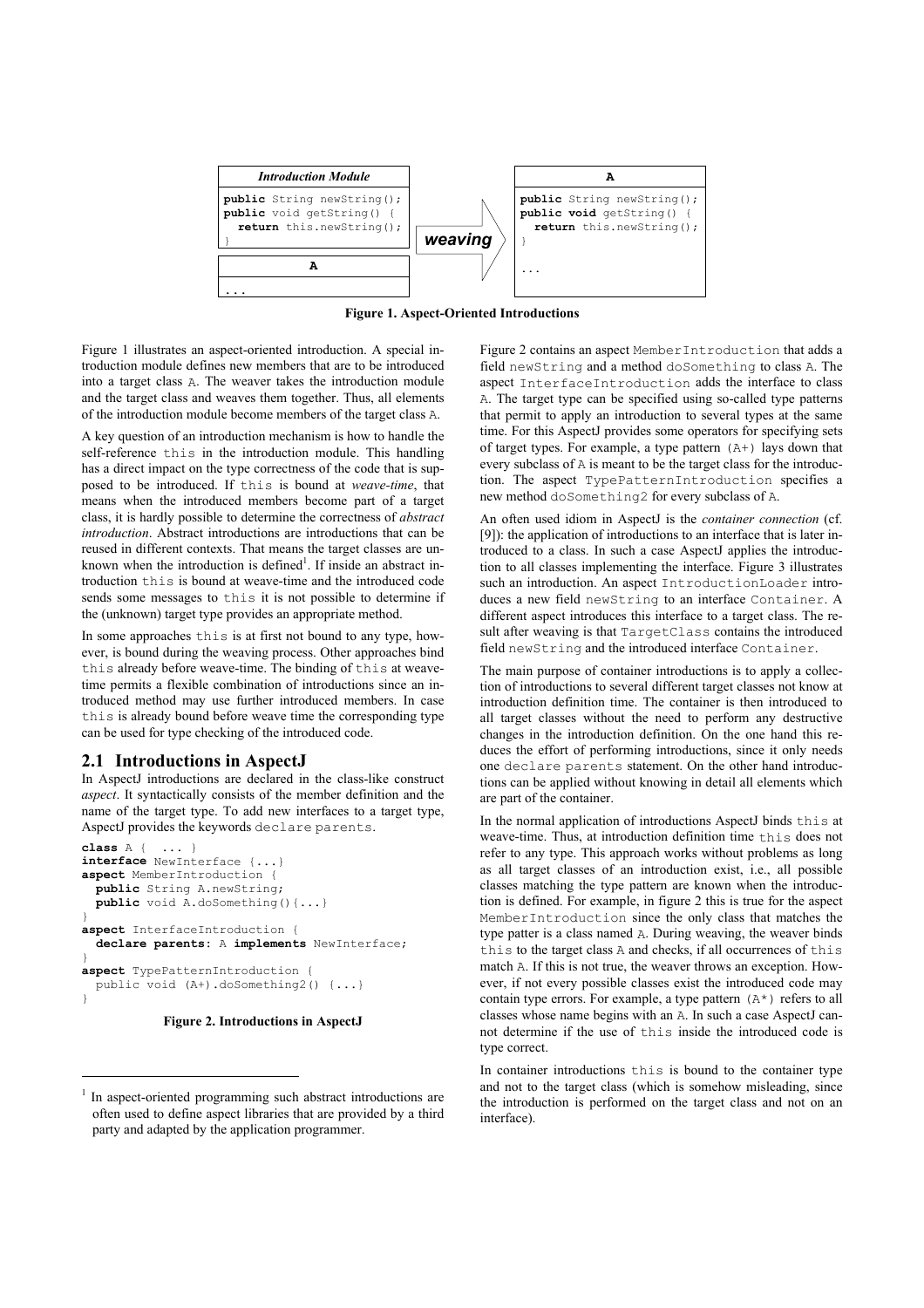

**Figure 3: Container introduction in AspectJ** 

Hence, AspectJ realizes the binding of this in two ways: either at weaving time (in the usual introduction application) or at introduction definition time (container connections).

#### **2.2 Introductions in Hyper/J**

In contrast to AspectJ Hyper/J is a tool that provides different composition mechanisms for Java classes but does not extend the underlying programming language. The composition mechanisms originate from the theoretical background of *subject-oriented programming* (cf. [14]). However, there is a common agreement to regard Hyper/J as an aspect-oriented technique (cf. e.g. [22]). The terminology used in Hyper/J differs substantially from the one used in AspectJ. In the following we discuss those mechanisms of Hyper/J that are almost equivalent to introductions in AspectJ.

In Hyper/J introductions are realized by defining classes that contain the members to be introduced and a so-called *hypermodule* that defines how to weave the participating classes<sup>2</sup>. The hypermodule specification is a structured file that is used as an input parameter by the weaver. To describe how to weave classes Hyper/J provides different *integration relationships* like *merging* or *overriding* (cf. [21]).

```
class A {...}
class MemberIntroduction { 
   public String newString; 
   public void doSomething() {...} 
} 
// hypermodule specification 
relationships: 
 ...
   compose class MemberIntroduction with 
              additionally class A;
...
```
#### **Figure 4: Introductions in Hyper/J**

Figure 4 shows schematically how an introduction in Hyper/J looks like and, furthermore, lists an extract from the corresponding hypermodule specification file: the class MemberIntroduction contains the members to be introduced and is defined in an ordinary class. The corresponding hypermodule lays down that the class MemberIntroduction is to be composed with class A. In fact the weaver introduces the class MemberIntroduction as a new super-class of A so that class A has all methods defined in the introduced super-class. The use of the composition rule compose permits the introduction of members of one

 $\overline{a}$ 

class into several different target classes. However, it does not really "introduce" the members, since members of the introduced class do not physically become members of the target class. To do so, Hyper/J provides an equate relationship. It permits two classes to be woven together to form one single class. However, the disadvantage of this relationship is that it cannot be used to introduce members into more than one target class.

Since Hyper/J weaves Java classes, this is bound to the corresponding class in all members that are to be introduced. Introduced members are regular Java members and can, therefore, already be accessed from other classes before weaving. If equate is used Hyper/J *forwards* all calls to the introduced members to the woven class, that means all calls to the class to be introduced are transformed into calls to the woven class. Due to this forwarding mechanism, Hyper/J does not permit to introduce members to more than one class. If it were possible, it would be ambiguous to what woven class a call has to be forwarded.

# **3. WHERE CURRENT IMPLEMENTA-TIONS FAIL**

This section presents some typical examples of static crosscutting code that cannot completely be modularized by using introduction in AspectJ and/or Hyper/J. We chose some often used implementations of well-known GoF-design patterns [5] for two reasons. First, in aspect-oriented programming some of those implementations are usually regarded as aspects that are meant to be modularized and reused in different situations [13]. Second, the used implementations of GoF design patterns are commonly known. Hence, it is not necessary to motivate the implementation or to explain in what context they usually occur.

## **3.1 Singleton implementations**

 $\overline{a}$ 

A straightforward implementation of the singleton design pattern [5] in Java is to add some members to the class that is supposed to become a singleton: a (private) static field of the same type as its class, a private constructor and a public static method that returns the singleton instance<sup>3</sup>. That means, every class that is supposed to become a singleton contains all these members. If the singleton pattern is applied to more than one class these members represent static crosscutting code. The code comes from the same concern ("make a class a singleton") that changes the class structure of a system, but differs slightly from class to class.

 $2$  Due to space limitations we skip some details here. For a more comprehensive description see [15].

<sup>&</sup>lt;sup>3</sup> We avoid discussing topics like garbage collection in the implementation of the singleton pattern. For a more comprehensive discussion we refer e.g. to [7], pp. 127-133.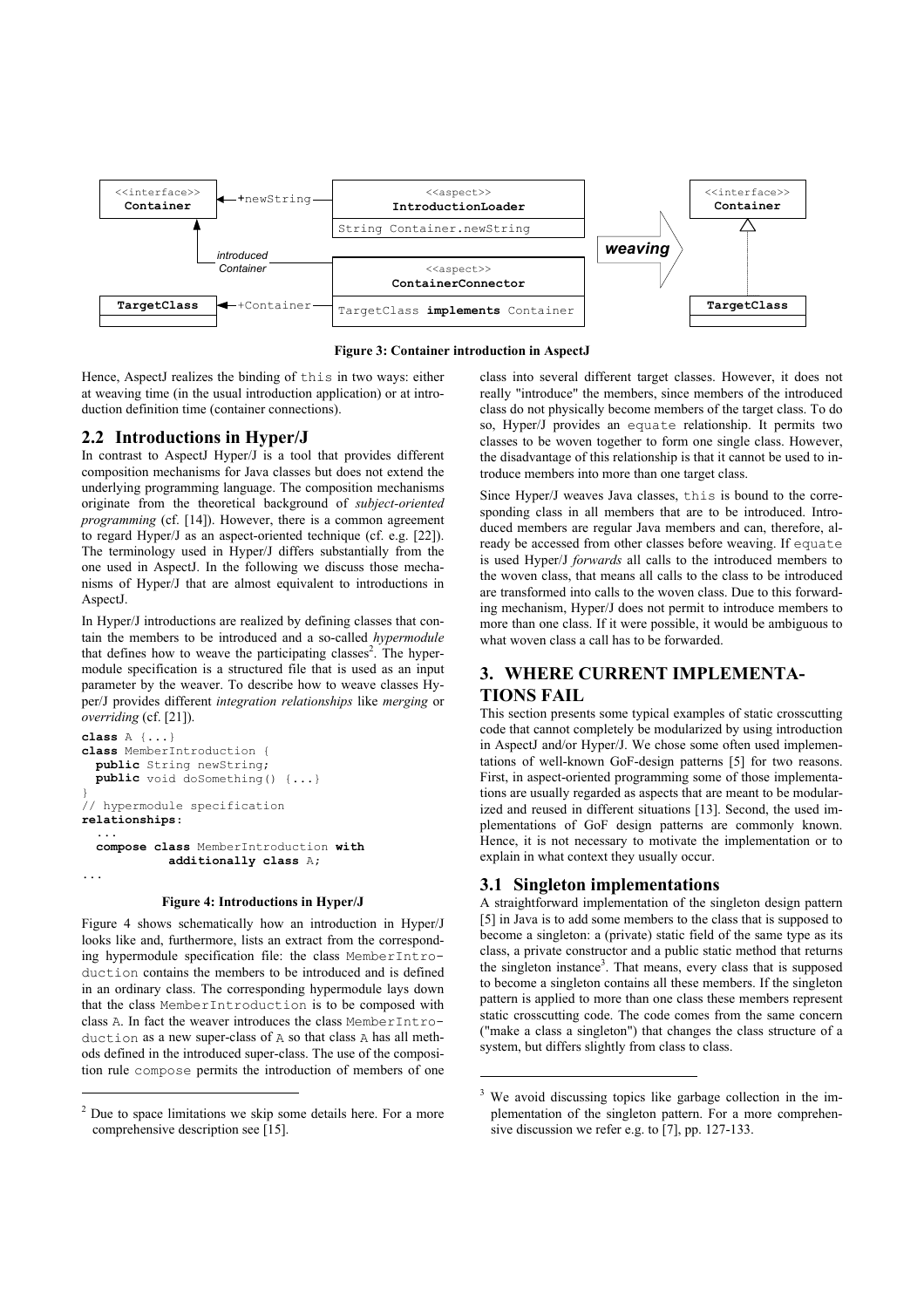



**Figure 7: Singleton implementation in Hyper/J (only one target)** 

For example, in figure 5 two classes implement a singleton. Both have the singleton specific members whose types differ.

In AspectJ the singleton can be implemented by introducing all singleton specific members to an interface Singleton that represents the container in a container connection (see figure 6). This container is afterwards connected to a target class via an introduction. AspectJ does not permit to define the object creation within SingletonLoader, because there is no possibility to refer to the class, to which Singleton will be introduced<sup>4</sup>. Instead, this has to be defined in the connector. Hence, AspectJ does not permit to define the singleton aspect in one single module, because instance creation is still scattered over different connecting aspects. Furthermore, the return type used in getInstance does not correspond to the type of the target classes (ASingleton, BSingleton). As a consequence typing information gets lost during weaving and every object requesting the singleton instance has to perform a type cast.

```
class ASingleton { 
   private ASingleton () {} 
   private static ASingleton 
     instance = new ASingleton (); 
   public static ASingleton getInstance() { 
     return instance; 
 } 
   ... 
} 
class BSingleton { 
   private static BSingleton 
     instance = new BSingleton (); 
   private BSingleton() {} 
   public static BSingleton getInstance() { 
     return instance; 
   } 
   ... 
}
```
#### **Figure 5. Singleton implementations in Java**

l

Figure 7 illustrates an implementation of the singleton in Hyper/J by using the equate relationship. The result is that the type of the class variable and the return type of getInstance correspond to the target class since class Singleton and ASingleton and, therefore, all occurrences of Singleton in the woven code are replaced by ASingleton. Thus, the loss of type information that occurred in AspectJ does not happen in Hyper/J. However, if an equate relationship is chosen, it is not possible to combine the singleton class with multiple different target classes because of the forwarding mechanism. A work-around in such case is to make as many copies of the singleton class as singletons appear in the application and then perform an equate relationship. But this means to give up the separation of concerns principle, since the singleton-aspect would be spread over numerous different classes that contain all the same implementation. If a singleton class containing all singleton specific members were integrated using the compose relationship, the singleton would become a super-class of both target classes. Hence, both target classes would share the same static members.

```
interface VisitorElement { 
  public void accept(Visitor v); 
}
class A implements VisitorElement { 
  public void accept(Visitor v) { 
     v.visit(this); 
   } 
   ... 
} 
class B implements VisitorElement {...}
class C implements VisitorElement {...} 
interface Visitor { 
     void visit(A node); 
     void visit(B node); 
     void visit(C node); 
} 
class ConcreteVisitor implements Visitor {
     void visit(A node) {.....} 
     void visit(B node) {.....} 
     void visit(C node) {.....} 
}
```
#### **Figure 8: Visitor implementation in Java**

<sup>4</sup> It should be mentioned that it is possible to implement the creation by using so-called advice and introspection. However, this implementation has disadvantages like additional type casts whose discussion is outside the scope of this paper.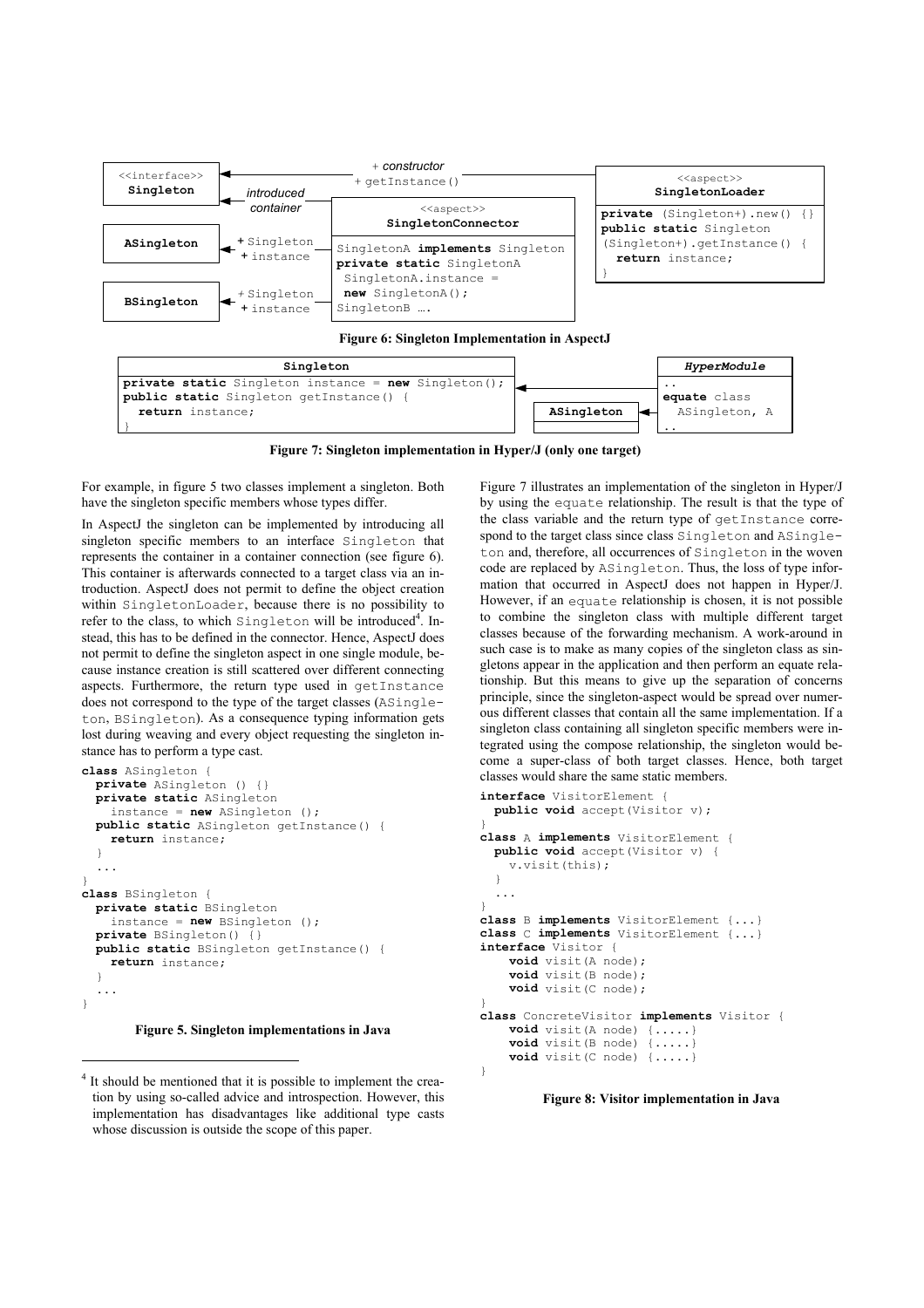It should be noted here that another possibility in Hyper/J is to define new classes ASingleton and BSingleton in different packages than the target classes and apply a *merge* relationship. Although this approach is technically possible, it does not modularize the crosscutting code in any way.

#### **3.2 Visitor implementations**

A visitor [5] encapsulates polymorphic behavior outside of the class hierarchy and is used to implement operations on complex structures. Let us assume that an object structure of classes A, B, C and D is given. A visitor implements an interface VisitedElement consisting only of the declaration of the double dispatch method accept(Visitor). The interface Visitor declares a method visit for each element to be visited. The operation that is to be performed on the object structure is specified in each implementation of the visitor interface.

In the implementation there are different kinds of crosscutting code. First, classes whose objects are to be visited contain the double dispatch method. Hence, this method represents static crosscutting code. Furthermore, the interface Visitor contains the method visit for all classes implementing VisitorElement.

```
interface VisitedElement {} 
interface Visitor { 
   visit(A node); 
   visit(B node); 
   visit(C node); 
} 
class ConcreteVisitor implements Visitor{ 
   ... 
} 
aspect VisitedElementLoader { 
   public void VisitedElement+.accept(Visitor v) 
   {v.visit(this);} 
}
aspect VisitedElementConnector { 
   declare parents: A implements VisitedElement;
   declare parents: B implements VisitedElement;
   declare parents: C implements VisitedElement;
}
```
#### **Figure 9: Visitor implementation in AspectJ**

AspectJ permits to modularize the double dispatch method by introducing it to the interface VisitorElement. That means, every class implementing this interface will automatically possess such a method. On the other hand, AspectJ does not permit to handle the different visit methods in the visitor interface. So the interface has to be adapted by hand. As a consequence a new method has to be defined in VisitorElement for every class that is added to the object structure.

Hyper/J does not permit to modularize the visitor implementation in any way. The compose relationship cannot be used since the double dispatch method requires the dispatch method to be physically present in the target class and not only inherited. An equate relationship needs to create a new class containing the dispatch method for every visited class. Hence, this does not modularize the crosscutting code.

#### **3.3 Decorator implementations**

A decorator [5] is used to extend the functionality of single objects during run-time. The typical implementation of a decorator

in Java for a given class A is shown in figure 10. An interface is extracted from A and an abstract decorator implements that interface. The abstract decorator has an instance variable of the implemented interface to which all incoming messages are forwarded to. Concrete decorators extend the abstract decorator and override the methods they need to adapt.

If more than one class is decorated in an application (which is the usual case) all occurring decorators in Java look like this. Hence, the static crosscutting code consists of the following elements: the extracted interface of the decorated class and a class that implements the interface and forwards all messages. The concrete decorators are application specific and, therefore, usually differ from application to application. Hence, concrete decorators are not part of the static crosscutting code.

The problem with decorator implementations is that, although they contain a lot of static crosscutting code, they do not contain any fixed implementation. The interface Component consists of the public methods of the decorated class. Moreover, the type of the component within the abstract decorator depends on the class to be decorated. Although it is known that an abstract decorator is supposed to only forward all incoming messages to the component the corresponding signatures are not known since any arbitrary class can be decorated.

```
class A implements Component { 
  public void doSomething() {...} 
} 
interface Component { 
  void doSomething();
} 
class AbstractDecorator implements Component {
  public Component component; 
  public void doSomething() { 
     component.doSomething(); 
   } 
} 
class ConcrDecorator extends AbstractDecorator 
{ 
   .... 
}
```
#### **Figure 10: Decorator implementation in Java**

In AspectJ it is not possible to define a decorator aspect independent of the classes to which it is applied to. A mechanism is needed that adds the public methods of a class to an interface and adds default implementations to a class that implements this interface. Since AspectJ does not permit to bind method names nor types at weave time, the introduction implementation is not sufficient to perform such a task<sup>5</sup>.

The argumentation why Hyper/J does not permit to modularize a decorator implementation is likewise. Hyper/J cannot extract an interface out of a class and introduce a default implementation of methods with unknown signatures.

 $\overline{a}$ 

<sup>&</sup>lt;sup>5</sup> It should be noted here that the mechanism for dynamic crosscutting offered by AspectJ permits to decorate classes in a different way by using the reflection API for dynamic crosscutting. However, this approach is highly complex and more a workaround than an acceptable solution.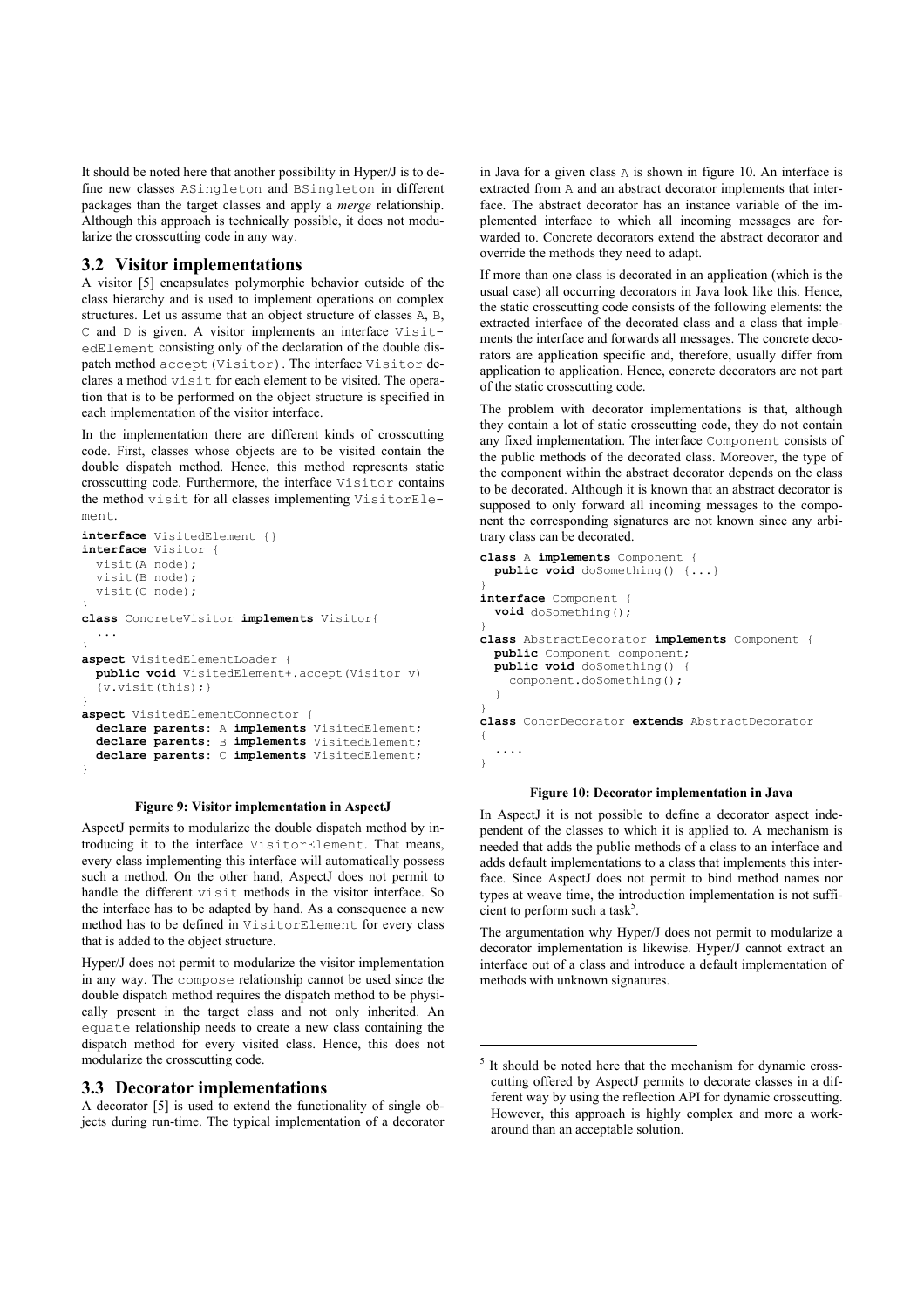## **3.4 Summary so far**

The previous examples illustrated typical occurrences of static crosscutting code in object-oriented programs. The examples have in common that the static crosscutting code varies every time it occurs (cf. [11] for a further discussion). In the singleton example the return types vary, in the visitor example the parameter types of the visit methods vary and the number of introductions depends on the number of visited classes. In the decorator example method signatures vary. However, we argued why occurrences of such variations are still part of static crosscutting code and, thus, are to be modularized using aspect-oriented techniques.

We showed that neither the introduction implementation in AspectJ nor the implementation in Hyper/J are sufficient to separate the static crosscutting code in single modules. Instead, both implementations force the developer to spread code pieces over different modules. Thus, neither AspectJ nor Hyper/J follow the principle of separation of concerns. Nevertheless, there are numerous situations where both implementations satisfy the needs at hand. Hence, an extension of the current implementation mechanisms is needed that permits to perform introductions in the known way and furthermore solves the mentioned problems.



**Figure 11: Parametric introductions** 

#### **4. PARAMETRIC INTRODUCTIONS**

Parametric introductions receive parameters during weave-time. The main motivation for this idea is the observation that sometimes static crosscutting code varies when woven to different types (cf. [11]). The code that is to be introduced contains variables that are bound by the weaver. Figure 11 illustrates an example of a parametric introduction that is motivated by the singleton implementation from 3.1. The introduction specifies a field instance to be introduced to a target class. The type of the field is used as a variable within the introduction. Furthermore, the variable is initialized with a new object whose class is not determined. The only parameter used within that introduction has the identifier ?class. This introduction specifies that, whenever the field is introduced to a class, the type of the field and the type of the class to which the new operator is applied to are the same. In figure 11 the weaver assigns the target class to the parameter ?class.

Parametric introductions require a mechanism to assign values to its parameters in order to enable the weaver to determine the actual woven code. Moreover, sometimes it is useful to be able to specify introductions without specifying the target classes. This permits to define libraries of introductions that can be adapted to target classes during application development without the need to

perform destructive modifications in the introduction module. Furthermore, in section 3.2 we showed that it may be necessary to apply an introduction to target classes more than once with different parameter value pairs.

Parametric introductions are implemented in the aspect language Sally, which will be introduced briefly in the next sections. First, we explain the non-parametric introduction and then the parametric version.

## **4.1 Introductions in Sally**

Sally is a general-purpose aspect language that is highly inspired by AspectJ. Similar to AspectJ Sally provides a pointcut language that is used to identify points in the code where weaving is meant to occur. Another analogy to AspectJ is that each pointcut definition may contain several parameters. While in AspectJ pointcuts are used for dynamic crosscutting code only, in Sally they are also used for static crosscutting code: every introduction refers to a pointcut definition. The parameters passed to an introduction are determined by the corresponding pointcut definition. In contrast to AspectJ Sally does not differentiate between classes and aspects. The aspect-specific features can be added to any class. Thus, Sally supports (like AspectJ) inheritance relationships between aspects what implies that pointcuts may be overridden. It is generally accepted that overriding pointcuts is the fundamental mechanism for reusing aspects (cf. [10] for a further discussion). Like AspectJ Sally binds this at weave time.

```
class A {...} 
interface NewInterface {...} 
class MemberIntroduction { 
  pointcut targetClass(?class) = 
     equals(?class,A); 
   introduction introduceMembers<?class> 
       targetClass(?class) 
       implements NewInterface { 
     public String newString; 
     public void doSomething() {...} 
 } 
}
```
#### **Figure 12: Introductions in Sally**

In Sally introductions are members of classes and as such consist of a header and a body. The body defines the members that are to be introduced and looks like a normal class body. The header consists of the keyword introduction followed by an identifier, a number of parameters, the referring pointcut, and a number of super-classes and interfaces that are to be introduced. The first parameter of the introduction represents the target class<sup>6</sup>.

In figure 12 the class MemberIntroduction contains an introduction with the name introduceMembers that has a single parameter ?class, a corresponding pointcut targetClass and an interface NewInterface that is introduced to the target class. In the example the introduction body consists of the instance variable newString and the method doSomething.

The introduction refers to the pointcut targetClass that binds the parameter ?class to the class A. Similar to the approaches in [25] and [8] Sally uses a logical programming language to reason

 $\overline{a}$ 

<sup>6</sup> The identifier of an introduction is used to reason about the woven code. Since this topic is beyond the scope of this paper it will not be discussed in more detail here.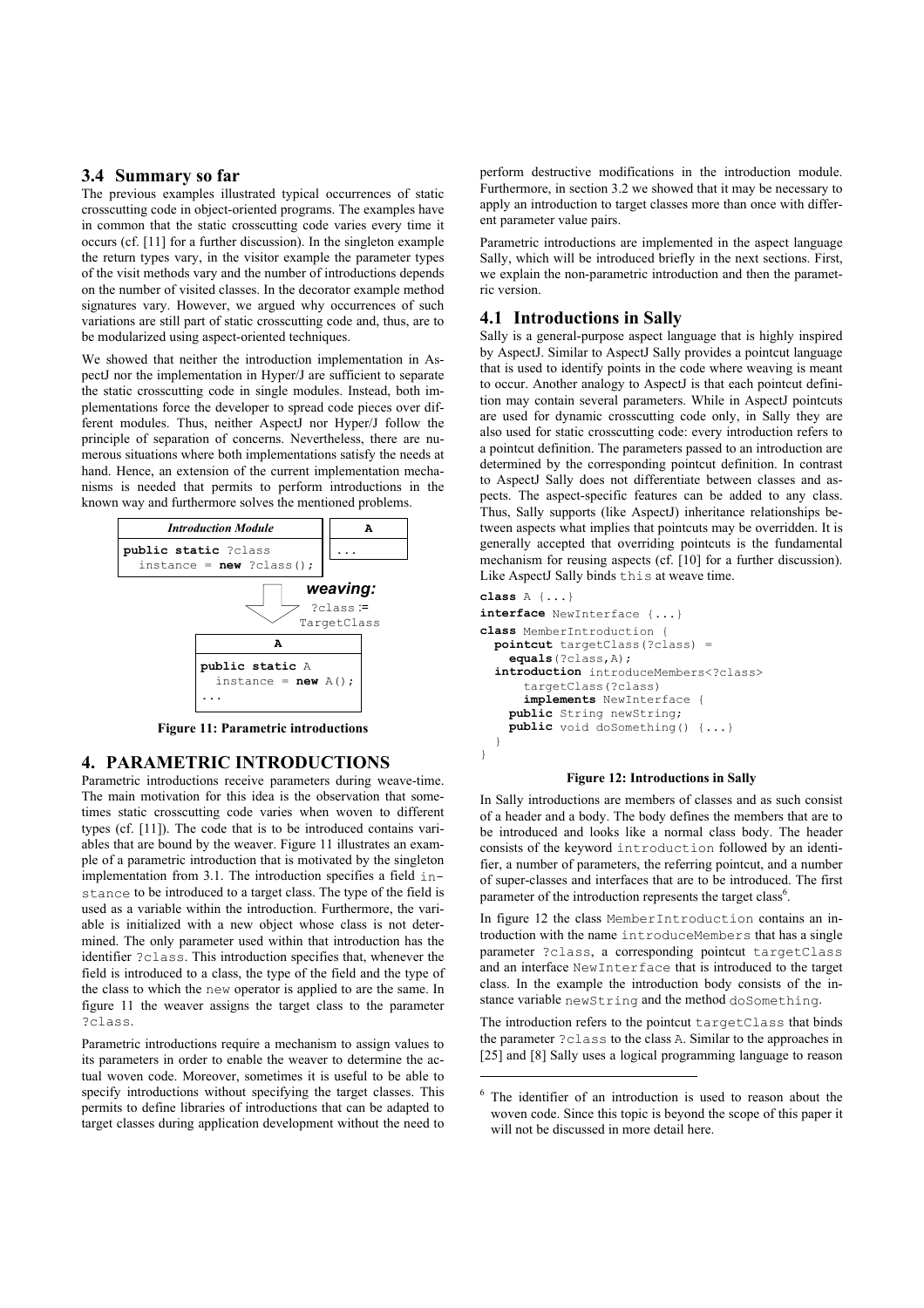

**Figure 13: Singleton implementation in Sally (concrete parametric introduction)** 

about the object-oriented code and to express crosscuttings. The term equals(?class,A) comes from this underlying logical language. The result of this definition is that class A implements after weaving the interface NewInterface, has the introduced variable newString, and the introduced method doSomething.

#### **4.2 Concrete parametric introductions**

Sally permits to use the parameters passed to the introduction within the introduction body. This means, for example, that types can be passed to an introduction where they can be used as parameters. Figure 13 shows a singleton implementation in Sally. Class SingletonIntroducer contains an introduction add-SingletonMembers. The introductions has a parameter ?class that defines the class the introduction is applied to and refers to the pointcut singleton that defines such classes. The introduction body contains the known methods from the singleton implementation. The type of the instance variable and the return type of the introduced method are determined by the introduction parameter. The pointcut singleton binds the variable ?class to the class ASingleton and BSingleton. Hence, the introduction is applied to both classes.

#### **4.3 Abstract parametric introductions**

The applicability of introductions can be increased substantially if it could be left open at introduction definition time to what classes the introductions are to be applied to. This permits to define libraries of introductions independently of their application. The main benefit is that the introduction can be applied in a different module than its definition. Thus, its application avoids the execution of destructive modifications in the introduction module. This permits a higher level of reusability of aspects. In AspectJ such an abstract introduction is achieved by the container introduction. In Hyper/J such a separation of introduction definition and application is much more natural, since the members to be introduced are normal Java members, while the introduction application is defined within a hypermodule.

Like AspectJ Sally permits to define abstract pointcuts that can be overridden in a subclass. That means that the abstract pointcut in a super-class does not refer to any point in the program, while the overridden pointcut does. Introductions can be abstract by leaving the pointcut the introduction refers to abstract; i.e., the introduction is not connected to any target class. To connect it a subclass has to be defined that overrides the abstract pointcut and binds the parameters to values. Thus, the introduction is realized by the overriding class, although it is defined in a super-class.

Figure 14 illustrates the usage of an abstract introduction. Class SingletonIntroducer is specified as in figure 13 except that the pointcut is declared abstract. Hence this class does not perform any introduction for a given application. Class SingletonConnector overrides pointcut and binds the parameter ?class to ASingleton and BSingleton and, by that, implements the introduction. The benefit of this kind of introduction is that the module that defines the introduction (SingletonIntroducer) does not need to be modified if the introduction is applied to different classes. In order to apply the introduction to other classes than the ones mentioned here either Singleton-Connector has to be modified or another subclass of SingletonIntroducer has to be created.



**Figure 14: Abstract parametric introductions in Sally** 

#### **4.4 Parametric multi-introduction**

In the visitor example we motivated the necessity to apply an introduction more than once to a target class: the method visit needs to be introduced to the interface Visitor, however, each time with different parameter types. In Sally introductions are executed as long as different values for the introduction parameters exist.

Figure 15 shows the corresponding implementation of the visitor example in Sally. The class VisitorIntroducer contains the introduction addDispatcher that introduces the double dispatch method and the interface VisitedElement to each class to be visited. Since the referring pointcut visitedClass is abstract, the classes need to be defined in a subclass that overrides this pointcut.

The introduction addVisit expects two parameters (?i and ?c) from its pointcut target. The parameter ?i is used to de-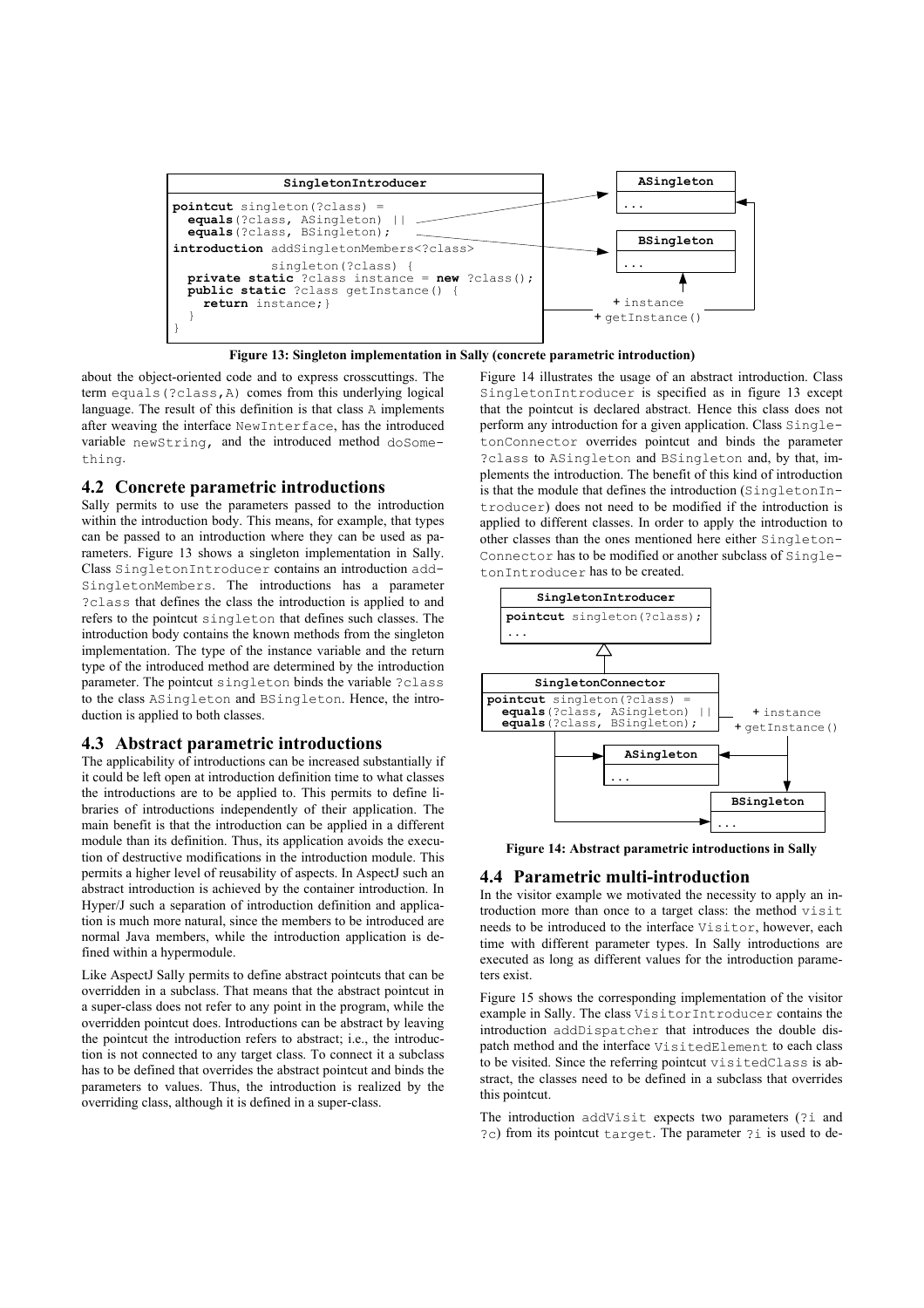

**Figure 15: Visitor implementation in Sally (multi-introduction)** 

termine the target interface,  $2c$  is used within the method declaration as parameter. Thus, addVisit makes use of a parametric introduction and introduces a method visit for each visited class to the visitor interface with the corresponding type name. The pointcut target binds the parameters ?i to the interface Visitor and ?c to each class defined in visitedClass. Since visitedClass is declared abstract target does not bind any variables as long as visitedClass is not defined.

Class VisitorConnector extends VisitorIntroducer and overrides the abstract pointcut visitedClass and binds the parameter ?class to the classes A, B, and C. Hence, from the point of view of the connector both pointcuts are concrete and bind variables. The variable bindings of visitedClass are: (?c=A), (?c=B) and (?c=C). The bindings of pointcut target are: (?i=Visitor, ?c=A), (?i=Visitor, ?c=B) and (?i= Visitor, ?c=C).

Hence, the introduction addDispatcher is applied to the target classes A, B, and C, Thus, the method accept is added to each of these classes. The introduction addVisit uses the first parameter as the target class. All three tuples of target belong to the same target class (the interface Visitor), but differ in the value of their second parameter (?c). Hence, the introduction is applied three times to Visitor, always with different parameters. Because ?c is used as a parameter within the introduction, VisitorConnector adds three additional visit methods to the visitor interface. They differ in their parameter types.

#### **4.5 Unnamed introduction**

In section 3.3 we motivated why methods need to be introduced to interfaces whose signatures are not known at introduction definition time. The problem in this context was twofold: first, at introduction definition time it is unknown how many methods are to be introduced and, second, the signatures of the methods to be introduced are unknown. The first problem can be handled by the previously presented multi-introductions. The latter is solved by introducing unnamed methods. That are method introductions whose signatures are determined at weave-time.

Figure 16 shows schematically a decorator implementation in Sally. For reasons of simplicity we only concentrate on the introduction of unnamed methods to the component interface and ignore the rest of the implementation. DecoratorIntroduction contains 2 abstract pointcuts for declaring the class to be decorated and the component interface. The concrete pointcut cMethods determines all methods included in the decorated class. The introduction cMethodIntro uses the passed parameters to create the method signature that will be introduced to the component interface. Special attention has to be paid to the handling of the parameters of the method: only two introduction parameters are used here (?pTypes and ?args). A pointcut may bind a list of values to an introduction parameter instead of binding atomic values only. If a list is bound to an introduction parameter, Sally generates a corresponding list from the parameters. In this concrete example, Sally tests if lists bound to ?pTypes and ?args have the same length and introduces a list of parame-



**Figure 16: Extract of the Decorator implementation in Sally (unnamed introduction)**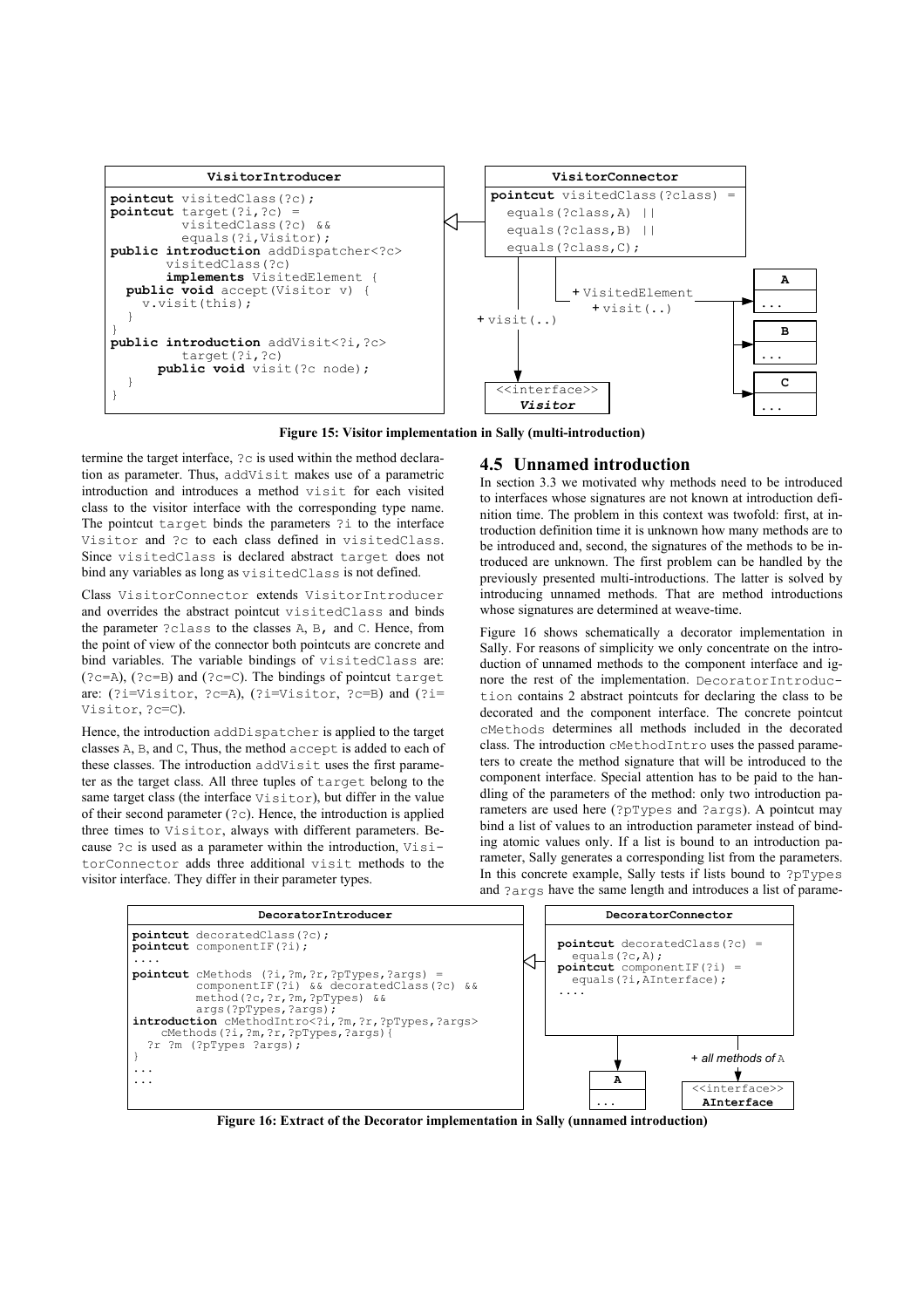ter type and value pairs. The decorator connector overrides decoratedClass and componentIF, hence, the introduction cMethodIntro can be executed. The pointcut cMethods binds the variables in the following way: ?i= AInterface, ?m=doSomething, ?r=void, ?pTypes=[] and ?args=[]. Since ?pTypes and ?args is bound to empty lists, the method doSomething is introduced to the interface AInterface without any parameters.

# **5. RELATED WORK**

In this paper we compared parametric introduction directly with the corresponding mechanisms in AspectJ and Hyper/J. However, other concepts and mechanisms were introduced that are usually not referred to in the context of aspect-oriented programming but are quite similar to aspect-oriented introductions.

# **5.1 Generic Types**

Parametric introductions as implemented in Sally on top of the programming language Java are mainly used to pass types to introductions. Thus, they look quite similar to *generic types* [2] or *parametric types* [19] in Java that also permit types to be passed as parameters. The most obvious difference between both approaches is that an introduction has a direct impact on the target class, i.e., it directly extends the existing target class by additional members while generic types are new types that need to be instantiated and do not influence the existing type structure. Thus, generic types are preplanned while an introduction is an unanticipated type evolution.

# **5.2 Generic Functions**

If a method is introduced to several classes it can be invoked on instances of all of them. So, the body of the method is the same and only the type of its receivers changes. Hence, introduced methods are similar to *generic functions* as provided by Common Lisp [24]. A generic function is a function whose behavior depends on the types of the arguments supplied to it. It contains a number of methods to which the calls may be delegated. The difference between a generic function and a parametric introduction is that within parametric introductions the code to be introduced varies due to the weave time parameters. Using generic functions the programmer has to specify in what way the method body varies in dependence of, e.g., the passed parameters.

## **5.3 Roles**

*Roles* [23] are temporary views on objects. A role's properties can be regarded as subjective, extrinsic properties of the object the role is assigned to. During its lifetime an object is able to adopt and abandon roles. Thus, an environment of an object can access not only its intrinsic, but also its extrinsic properties. Because of this characteristic roles provide a mechanism that can be compared to introductions (see [12] for a comprehensive discussion of aspects and roles). There are numerous different implementations of the role concept that make use of the composition mechanisms of the underlying programming language. For example, [17] proposes an implementation based on object-based inheritance, [6] uses the Smalltalk-specific handling of incoming messages, [20] a language mechanism called *per-object mixins* and [12] *dynamic proxies*. The major difference between roles and aspect-oriented introductions is that a role works on a single object, i.e., a role does not extend the interface of a class, but the interface of the object they are assigned to. Nevertheless, [20] provides a mecha-

nism called *per-class mixin* that permits to add roles to classes. Thus, the interface of the class is extended. Nevertheless, this mechanism does not permit to declare any variability within the role that is "vitalized" when the role is assigned to the target class. Furthermore, since this concept is provided by an untyped programming language it hard is to compare it to aspect-oriented introductions based on typed programming languages.

## **5.4 Aspect-oriented logic meta programming**

[25] proposes *aspect-oriented logical meta programming* as a mechanism for modularizing concerns. Aspect-oriented logic meta programming means to write logical programs that reason about aspect declarations. Aspect declarations can be accessed and declared by logical rules. So, the weaver is constructed in a logical programming language that provides a number of rules for generating the woven code. The logical programming language proposed in [25] for weaving is called *TyRuBa* (in fact, the here proposed mechanism is implemented using TyRuBa).

In TyRuBa *quoted code blocks* can be declared that permit to use pieces of Java code as terms in logical programs. These code pieces may contain logical variables that are substituted during weaving. In fact, this mechanism, in conjunction with the weaver, provides parametric introductions. The difference between both approaches is that the proposed implementation in Sally is an extension of the programming language Java while TyRuBa handles logical programming separately from object-oriented programming. The weaver implementation in TyRuBa is not connected to the object-oriented programming language but generates objectoriented code. That means, before weaving, no checks are performed, neither on the involved classes nor on the involved introductions. So it is not even determined if quoted code blocks contain Java code at all. This makes software development in TyRuBa error prone. In Sally all classes and introductions are parsed before weaving and type-checking is performed on the involved classes (of course, with the exception of parameterized introductions).

## **6. CONCLUSION**

In this paper we identified introduction as an important mechanism to modularize static crosscutting code in aspect-oriented programming languages. We showed common examples of static crosscutting code in which the introductions of AspectJ and Hyper/J fail to modularize those examples.

As a solution, we proposed parametric introductions, i.e., introductions that receive parameters during weave-time, and indicated how they are realized in the general-purpose aspect language Sally. Moreover, we introduced a mechanism for reusing introductions by using the pointcut language of the aspect language for static crosscutting code. We demonstrated how parametric introductions solve the inadequacies of Hyper/J and AspectJ by applying parametric introductions to the examples where the introductions of AspectJ and Hyper/J failed.

Mechanisms like AspectJ and Sally, which do not bind this at introduction definition time, have to offer mechanisms for checking the validity on introductions that are not bound to some target. Otherwise, aspect-oriented development based on introductions will be quite error prone. A discussion of what kind of checking is possible in introductions and the impact of each kind of introductions on type checking will be examined by us in the next future.